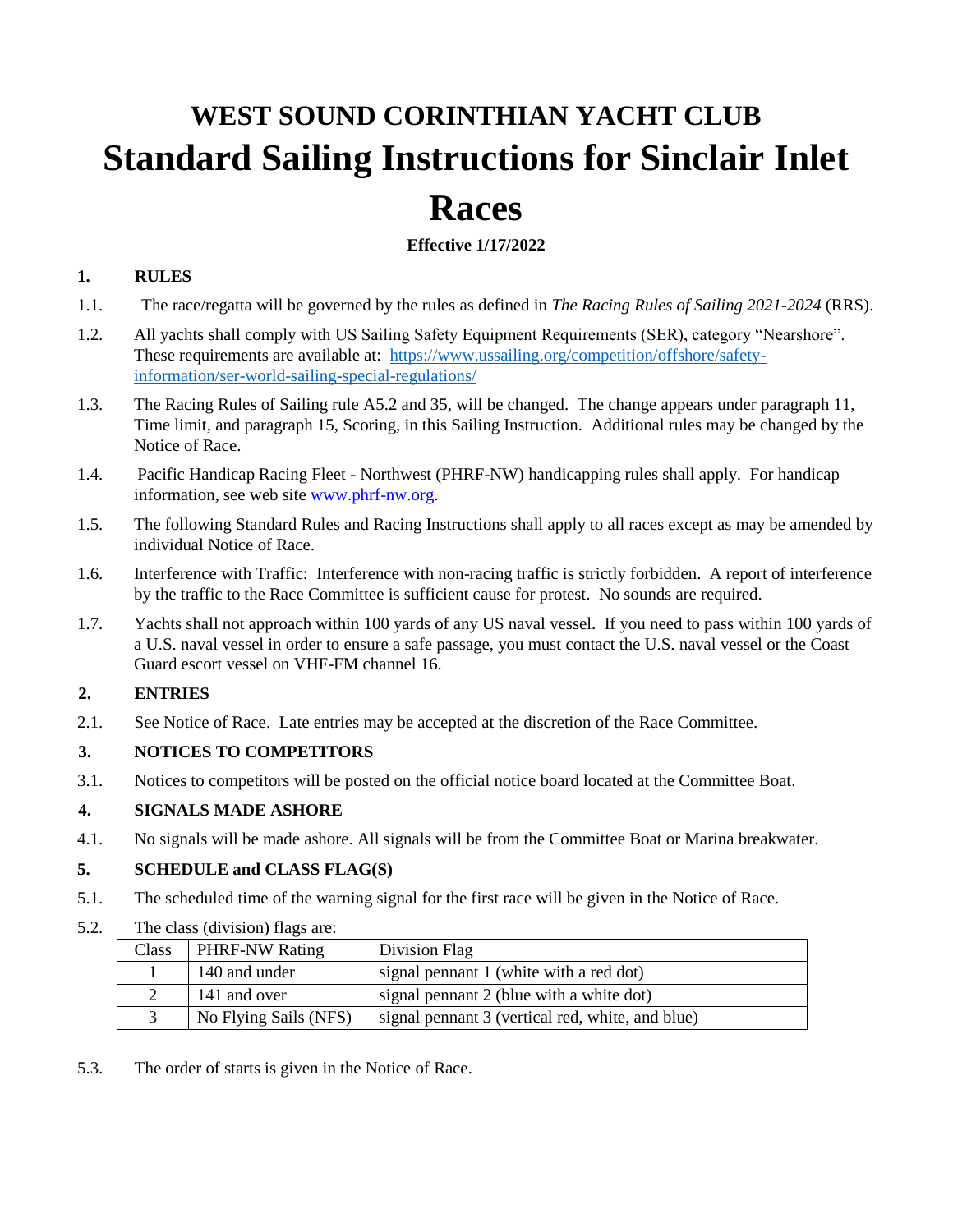5.4. Number of races is given in the Notice of Race.

# **6. RACING AREA**

6.1. The racing area will be Sinclair Inlet and Port Orchard

# **7. COURSE[S] and MARKS**

#### 7.1. The courses:

| Course       | <b>Marks</b>                                   | Distance (nm)    | <b>Notes</b>              |
|--------------|------------------------------------------------|------------------|---------------------------|
|              | ("N" start order, reverse order for "S" start) |                  |                           |
| A            | $1-4-1-2-1$                                    | 2.88             |                           |
| B            | $1 - 5 - 1 - 2 - 1$                            | 4.10             |                           |
| C            | $1 - 4 - 1 - 3 - 1$                            | 3.88             |                           |
| D            | $1-6-1-2-1$                                    | 4.80             |                           |
| E            | $1-4B-6-4B-1-2-1$                              | 4.94             | $4B = Pass MK 4 to south$ |
| $\mathbf{F}$ | $1-6-1-3-1$                                    | 5.80             |                           |
| G            | $1 - 7 - 1 - 2 - 1$                            | 7.74             |                           |
|              | <b>GET COURSE FROM RC</b>                      | Determined by RC |                           |

#### 7.2. Description of marks:

| Mark | Description                                                                                                            |  |
|------|------------------------------------------------------------------------------------------------------------------------|--|
|      | Club buoy (start line) set off the Port Orchard Marina breakwater                                                      |  |
| 2    | Navy mooring buoy west of the Shipyard, white with black stripe. Approximate Lat/Long: 47-<br>32'-47" N, 122-39'-33" W |  |
| 3    | Cylindrical mooring buoy, Northeast of Suldan's Marina, near N 47 34.2458', W 122 40.1747'.                            |  |
| 4    | Club Buoy near location "L-2"                                                                                          |  |
| 5    | Radar target (RA) "3"                                                                                                  |  |
| 6    | Point Herron Light                                                                                                     |  |
| 7    | Radar target (RA) "5"                                                                                                  |  |

- 7.3. Approximate bearings and distances between marks are given in section 16 Chartlet.
- 7.4. The Race Committee will display the course, number of laps and the start direction. The Race Committee may select multiple courses. The crossing of the finish line for the first lap is considered to be the start of the second lap. For example:

| G1S       | $\blacksquare$ course G, 1 lap, southwest start                                               | $(1s-3s-1p-6s-1s)$                         |
|-----------|-----------------------------------------------------------------------------------------------|--------------------------------------------|
| G A 2 S   | course G, 1 lap, course A, 2 laps, southwest start $(1s-3s-1p-6s-1s-2s-1p-4s-1s-2s-1p-4s-1s)$ |                                            |
| $G$ 2 A N | $\vert$ course G, 2 laps, course A, 1 lap, northeast start                                    | $(1p-6p-1s-3p-1p-6p-1s-3p-1p-4p-1s-2p-1p)$ |

- 7.5. N = northeast start and leave all rounding marks, except mark 1, to PORT. Leave mark 1 by sailing between the committee and mark 1 as in a start or finish.
- 7.6. S = Southwest start and leave all rounding marks, except mark 1, to STARBOARD. Leave mark 1 by sailing between the committee and mark 1 as in a start or finish.

# **8. AREAS THAT ARE OBSTRUCTIONS**

8.1. Naval Ships and shipyard piers, 100 yards off of.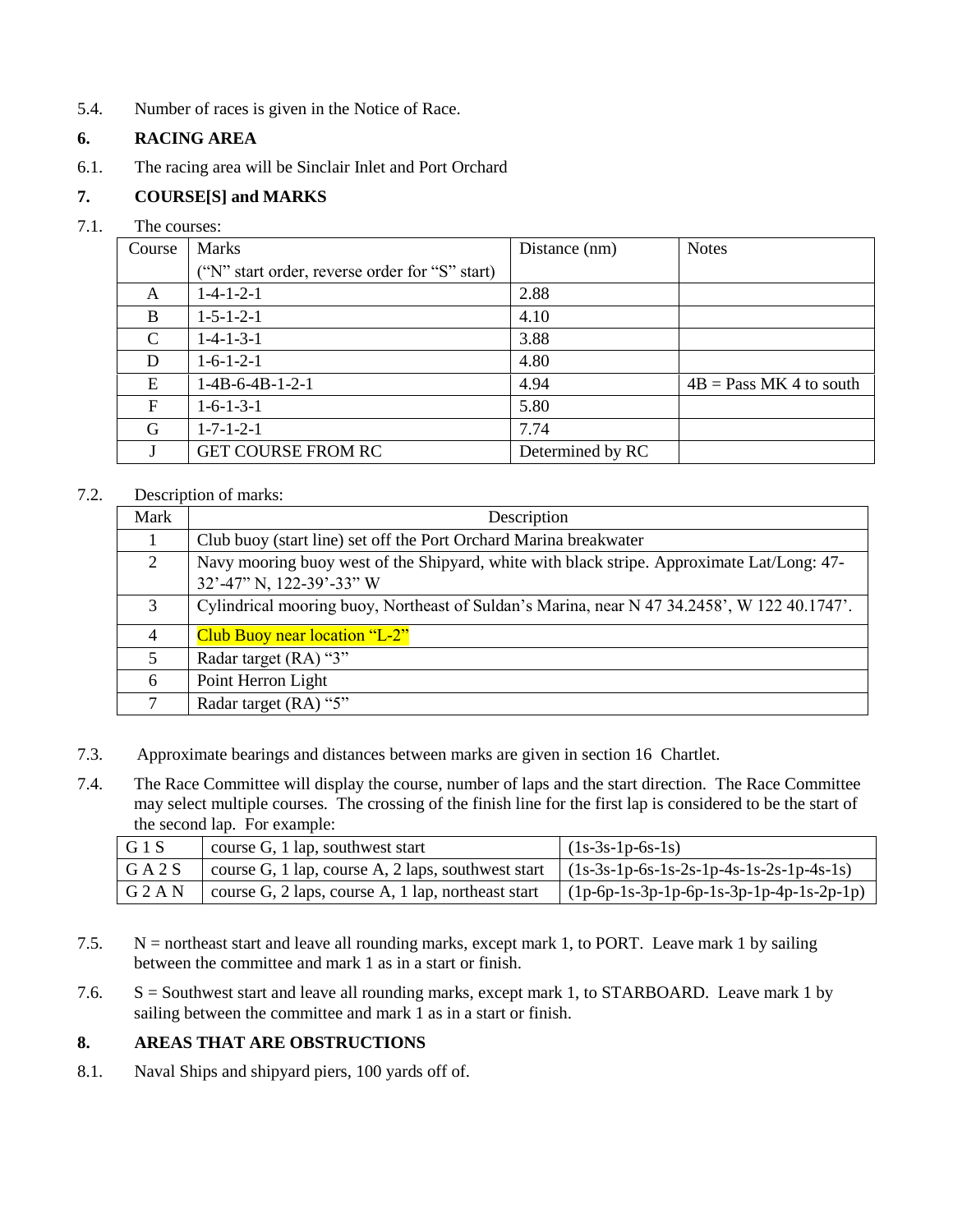# **9. THE START**

9.1. The starting line will be between a staff displaying an orange flag at the committee and an orange club buoy at the other end.

# **10. THE FINISH**

10.1. The finish line will be between a staff displaying an orange flag at the committee and an orange club buoy at the other end.

# **11. TIME LIMIT**

- 11.1 See NOR for the applicable time limit. Rule 35 will be changed by the NOR for each race.
- 11.2 Racers who withdraw before finishing shall notify the Race Committee at the earliest opportunity. In a multiple race regatta, racers who finish a race and decide to retire from racing shall notify the Race Committee at the earliest opportunity.

#### **12. USE OF ENGINE**

12.1 Engines shall not be used except as necessary to avoid non-racing traffic or to aid in the rescue of a boat or crew. The yacht's skipper shall report (in writing) all details to the protest committee (see 14), which may then give redress. Note: starting the engine in advance of a possible danger but not placing it in gear, does not relieve the yacht for the reporting requirements. This states the circumstances where propulsion is permitted as required in RRS Rule 42.3.

# **13. ALLOWED RADIO COMMUNICATION**

- 13.1. A BOAT MAY CONTACT Navy, commercial or private traffic to confirm that they are not going to interfere with that traffic in the foreseeable future. Such communications may only be used to ascertain what action the traffic would like the boat to accomplish. Use channels 13, 14 and 16 as appropriate.
- 13.2 Boats may Monitor Channel 72 for communications to and from Race Committee.

# **14. PROTESTS**

14.1 The Race Committee shall be notified as soon as possible of the intent to protest. Protests shall be delivered to race committee within one hour after the last boat finishes.

# **15. SCORING**

- 15.1. Scoring system and number of excluded races are given in the Notice of Race unless the RRS provides the correct information.
- 15.2 For each race, a boat that did not finish (DNF) shall be scored points for the finishing place one more than the number of boats that finished. A boat that was disqualified (DSQ) or did not start (DNS) shall be scored points for finishing place one more than the number of starters for that race. A boat that did not compete (DNC) shall be scored points for finishing place one more than the number of series starters. This rule changes Rule A5.2.